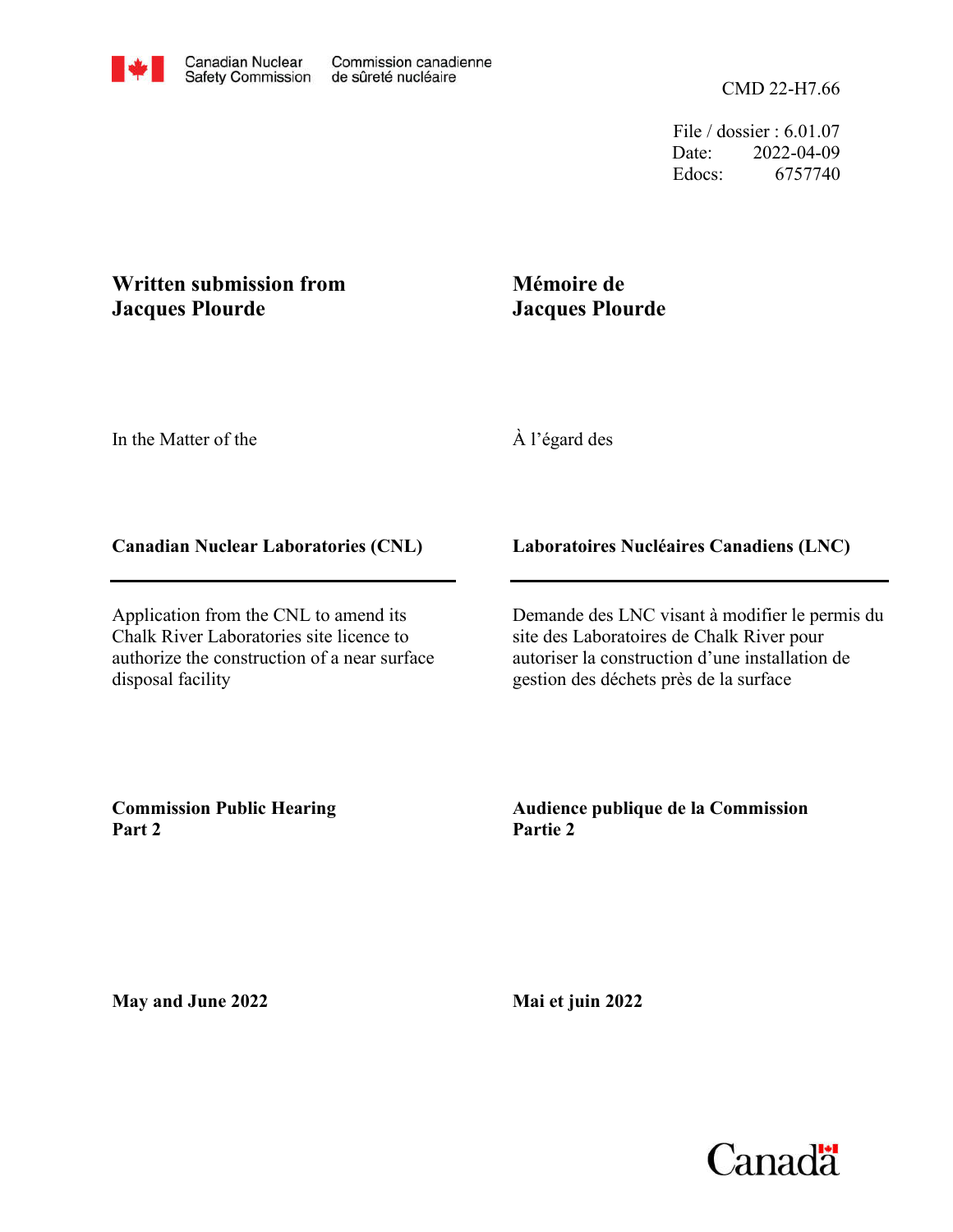Senior Tribunal Officer, Secretariat Canadian Nuclear Safety Commission 280 Slater Street P.O. Box 1046, Station B Ottawa, Ontario K1P 5S9

April 9, 2022

Subject: Canadian Nuclear Laboratories' application to amend its Chalk River Laboratories site licence to authorize the construction of a near surface disposal facility IAA Reference Number: 80122

Dear Secretariat:

I would like to submit a written intervention for the public meeting on May 31, 2022 focused on Canadian Nuclear Laboratories (CNL)'s application referenced above.

My name is Jacques Plourde, and I reside in Oshawa ON. I have over 45 years of experience performing various engineering, operations and maintenance functions in the Canadian nuclear industry, including 3 years of research at Chalk River at the very start of my career. In the past 11 years, I have provided risk control engineering services to a nuclear insurer in Canada. I believe that my time at Chalk River, my recent nuclear risk assessments of CNL facilities, and my extensive nuclear power plant operating experience in between, allow me to say a few words in favour of the proposed near surface disposal facility (NSDF).

Over the years, the designs I have produced, the projects I have managed and the decisions I have made were based on the principle that the public and the environment must be protected at all costs, and that one must constantly strive for improvement to mitigate risk.

So, has CNL applied this same principle with respect to low level waste (LLW) management and the NSDF solution? I propose to you that the answer is YES:

- CNL has a strong nuclear safety culture in the area of radioactive waste management, originating from years of reactor operation, mid-life refurbishments and laboratory programs, generating many different types of radioactive waste products. It's staff has a considerable respect for the radiological hazards associated with its operations, and continue to implement/improve measures to protect its employees and the general public. [Public Safety First]
- CNL had been safely storing LLW for many years at its facilities but is not content with the status quo. It was recognized early that a more robust, longer term, storage facility incorporating industry best practices would be needed. Such a facility would have the capacity to store both the inventory of LLW generated so far at Chalk River, and the additional waste originating from the rejuvenation of the Chalk River site and the decommissioning of its other facilities. [Continuous Improvement]